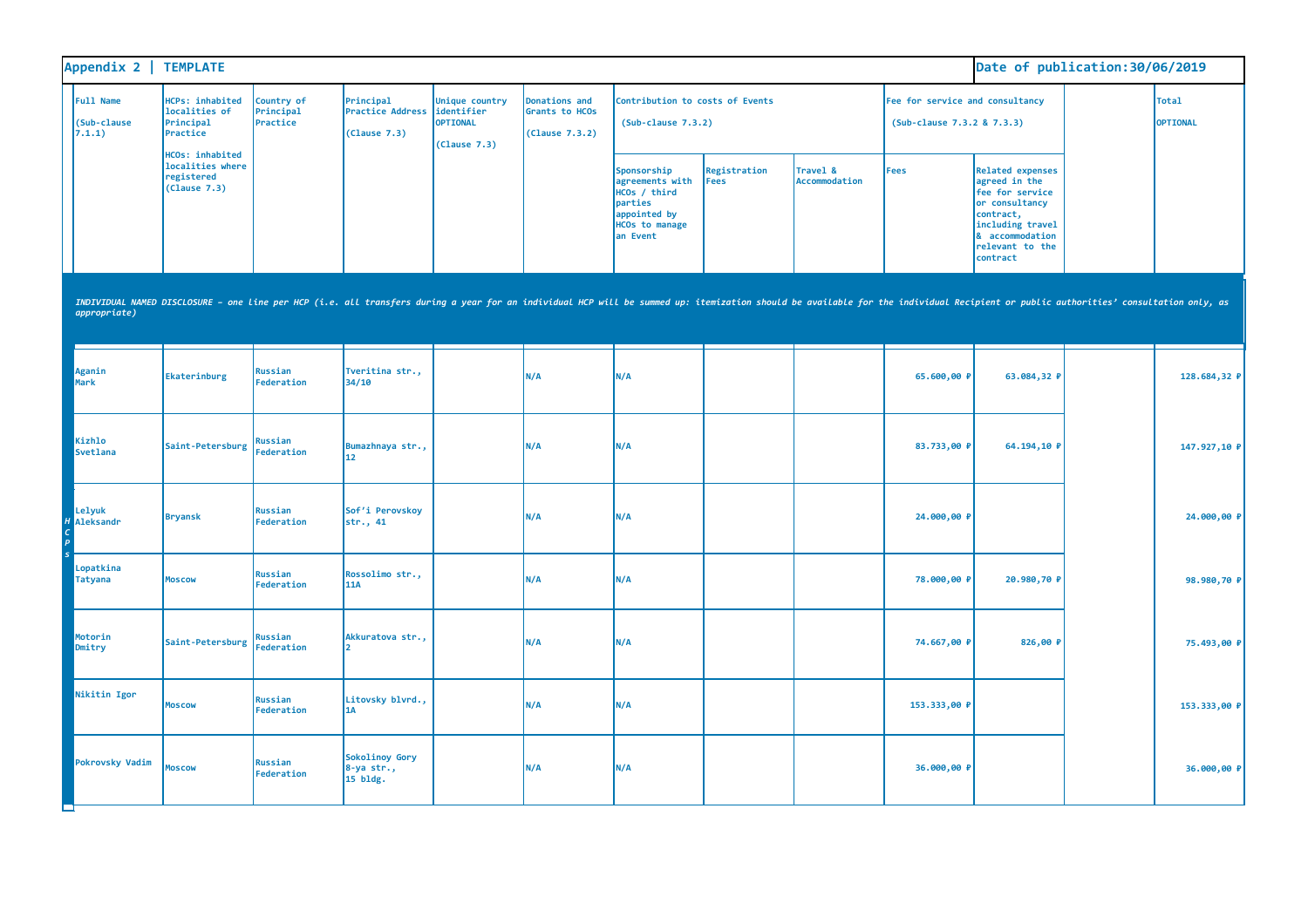| <b>Full Name</b><br>(Sub-clause<br>7.1.1)                                                                                            | HCPs: inhabited<br>localities of<br>Principal<br>Practice                | Country of<br>Principal<br>Practice | Principal<br><b>Practice Address</b><br>(Clause 7.3)                                                                                                                                                                           | Unique country<br>identifier<br>OPTIONAL<br>(Clause 7.3) | Donations and<br>Grants to HCOs<br>(Clause 7.3.2) | Contribution to costs of Events<br>$(Sub-clause 7.3.2)$                                                        |                             |                           | Fee for service and consultancy<br>(Sub-clause 7.3.2 & 7.3.3) |                                                                                                                                                                  | <b>Total</b><br>OPTIONAL |
|--------------------------------------------------------------------------------------------------------------------------------------|--------------------------------------------------------------------------|-------------------------------------|--------------------------------------------------------------------------------------------------------------------------------------------------------------------------------------------------------------------------------|----------------------------------------------------------|---------------------------------------------------|----------------------------------------------------------------------------------------------------------------|-----------------------------|---------------------------|---------------------------------------------------------------|------------------------------------------------------------------------------------------------------------------------------------------------------------------|--------------------------|
|                                                                                                                                      | <b>HCOs: inhabited</b><br>localities where<br>registered<br>(Clause 7.3) |                                     |                                                                                                                                                                                                                                |                                                          |                                                   | Sponsorship<br>agreements with<br>HCOs / third<br>parties<br>appointed by<br><b>HCOs to manage</b><br>an Event | Registration<br><b>Fees</b> | Travel &<br>Accommodation | <b>Fees</b>                                                   | <b>Related expenses</b><br>agreed in the<br>fee for service<br>or consultancy<br>contract,<br>including travel<br>& accommodation<br>relevant to the<br>contract |                          |
| appropriate)                                                                                                                         |                                                                          |                                     | INDIVIDUAL NAMED DISCLOSURE - one line per HCP (i.e. all transfers during a year for an individual HCP will be summed up: itemization should be available for the individual Recipient or public authorities' consultation onl |                                                          |                                                   |                                                                                                                |                             |                           |                                                               |                                                                                                                                                                  |                          |
| Syutkin<br>Vladimir                                                                                                                  | <b>Moscow</b>                                                            | <b>Russian</b><br>Federation        | <b>Sukharevskaya</b><br>B.sq., 3                                                                                                                                                                                               |                                                          | N/A                                               | N/A                                                                                                            |                             |                           | 32.000,00 P                                                   |                                                                                                                                                                  | 32.000,00 P              |
| Ulyanova<br>Yana                                                                                                                     | Novosibirsk                                                              | Russian<br>Federation               | Sem'i<br>Shamshinykh<br>str., 40                                                                                                                                                                                               |                                                          | N/A                                               | N/A                                                                                                            |                             |                           | 62.400,00 P                                                   |                                                                                                                                                                  | 62.400,00 P              |
| Vinogradova<br><b>Tatyana</b>                                                                                                        | Saint-Petersburg                                                         | Russian<br><b>Federation</b>        | Obvodnogo kanala<br>emb., 179A                                                                                                                                                                                                 |                                                          | N/A                                               | N/A                                                                                                            |                             |                           | 36.000,00 P                                                   | 21.775,70 P                                                                                                                                                      | 57.775,70 ₽              |
|                                                                                                                                      |                                                                          |                                     | OTHER, NOT INCLUDED ABOVE - where information cannot be disclosed on an individual basis for legal reasons                                                                                                                     |                                                          |                                                   |                                                                                                                |                             |                           |                                                               |                                                                                                                                                                  |                          |
| 7.3.4                                                                                                                                |                                                                          |                                     | Aggregate amount attributable to transfers of value to such Recipients - Sub-clause                                                                                                                                            |                                                          | N/A                                               | N/A                                                                                                            | 31.855,72 P                 | 1.872.837,58 P            | 3.413.952,34 P                                                | 487.095,47 P                                                                                                                                                     | 5.805.741,11 P           |
|                                                                                                                                      | Number of Recipients in aggregate disclosure - Sub-clause 7.3.4          |                                     |                                                                                                                                                                                                                                |                                                          | N/A                                               | N/A                                                                                                            |                             | 37                        | 38                                                            | 21                                                                                                                                                               | 74                       |
| % of the number of Recipients included in the aggregate disclosure in the total number<br>of Recipients disclosed - Sub-clause 7.3.4 |                                                                          |                                     |                                                                                                                                                                                                                                |                                                          | N/A                                               | N/A                                                                                                            | 100,00                      | 100,00                    | 79,17                                                         | 80,77                                                                                                                                                            | N/A                      |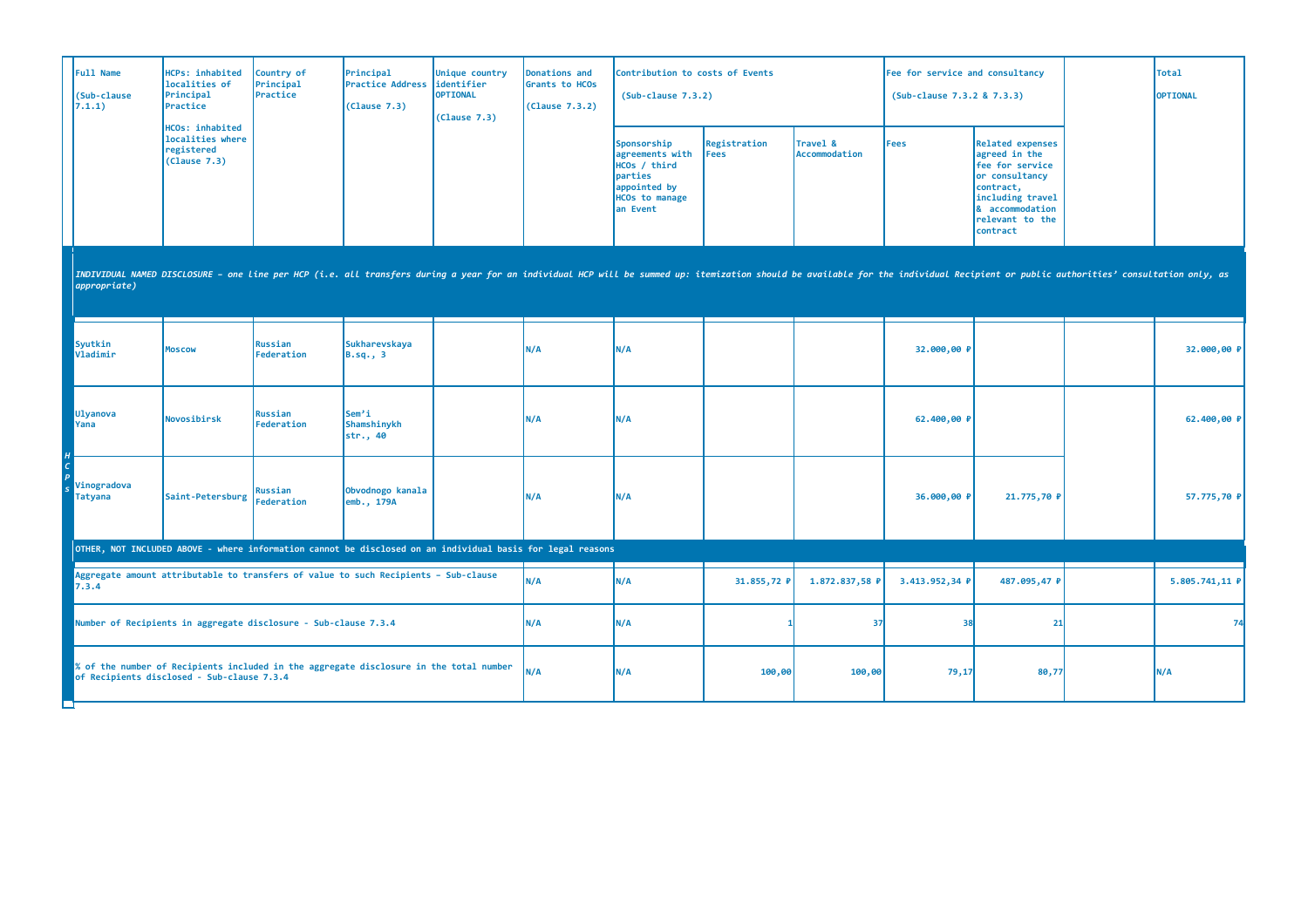| Full Name<br>(Sub-clause)<br>7.1.1) | HCPs: inhabited<br>localities of<br>Principal<br>Practice         | Country of<br>Principal<br>Practice | Principal<br><b>Practice Address lidentifier</b><br>(Clause 7.3) | Unique country<br><b>OPTIONAL</b><br>(Clause 7.3) | Donations and<br>Grants to HCOs<br>(Clause 7.3.2) | Contribution to costs of Events<br>$(Sub-clause 7.3.2)$                                                        |                      |                                  | Fee for service and consultancy<br>(Sub-clause 7.3.2 & 7.3.3) |                                                                                                                                                                  | <b>Total</b><br><b>OPTIONAL</b> |
|-------------------------------------|-------------------------------------------------------------------|-------------------------------------|------------------------------------------------------------------|---------------------------------------------------|---------------------------------------------------|----------------------------------------------------------------------------------------------------------------|----------------------|----------------------------------|---------------------------------------------------------------|------------------------------------------------------------------------------------------------------------------------------------------------------------------|---------------------------------|
|                                     | HCOs: inhabited<br>localities where<br>registered<br>(Clause 7.3) |                                     |                                                                  |                                                   |                                                   | Sponsorship<br>agreements with<br>HCOs / third<br>parties<br>appointed by<br><b>HCOs to manage</b><br>an Event | Registration<br>Fees | Travel &<br><b>Accommodation</b> | <b>Fees</b>                                                   | Related expenses<br>agreed in the<br><b>fee for service</b><br>or consultancy<br>contract,<br>including travel<br>8 accommodation<br>relevant to the<br>contract |                                 |

| appropriate)                                     |                |                       |                                 |  |              |  |  |              |
|--------------------------------------------------|----------------|-----------------------|---------------------------------|--|--------------|--|--|--------------|
| <b>AGENCY</b><br>"CONFFERENCE-<br><b>PROFF</b> " | Perm           | Russian<br>Federation | Kosmonavtov<br>sh., 76          |  | 40.000,00 P  |  |  | 40.000,00 P  |
| MIRINA LLC                                       | Chelyabinsk    | Russian<br>Federation | Severo-Krymskaya<br>str., 68    |  | 150.000,00 P |  |  | 150.000,00 P |
| ASTROL LLC                                       | <b>Irkutsk</b> | Russian<br>Federation | Suvorova str., 2                |  | 150.000,00 P |  |  | 150.000,00 P |
| <b>MARS-MERCURY</b><br><b>LLC</b>                | Surgut         | Russian<br>Federation | Mayakovskogo<br>str., 51        |  | 100.000,00 P |  |  | 100.000,00 P |
| MEDORG-<br>SERVICE LLC                           | Moscow         | Russian<br>Federation | Adm.Rudneva str.,               |  | 750.000,00 P |  |  | 750.000,00 P |
| MKB LLC                                          | Moscow         | Russian<br>Federation | Izmaylovsoye<br>sh., 71, bldg.8 |  | 200.000,00 P |  |  | 200.000,00 P |
| NEWBAYKALWAY LLC Irkutsk                         |                | Russian<br>Federation | Kiyevskaya str.,                |  | 250.000,00 P |  |  | 250.000,00 P |

INDIVIDUAL NAMED DISCLOSURE - one line per HCO (i.e. all transfers during a year for an individual HCO will be summed up: itemization should be available for the individual Recipient or public authorities' consultation onl *appropriate)*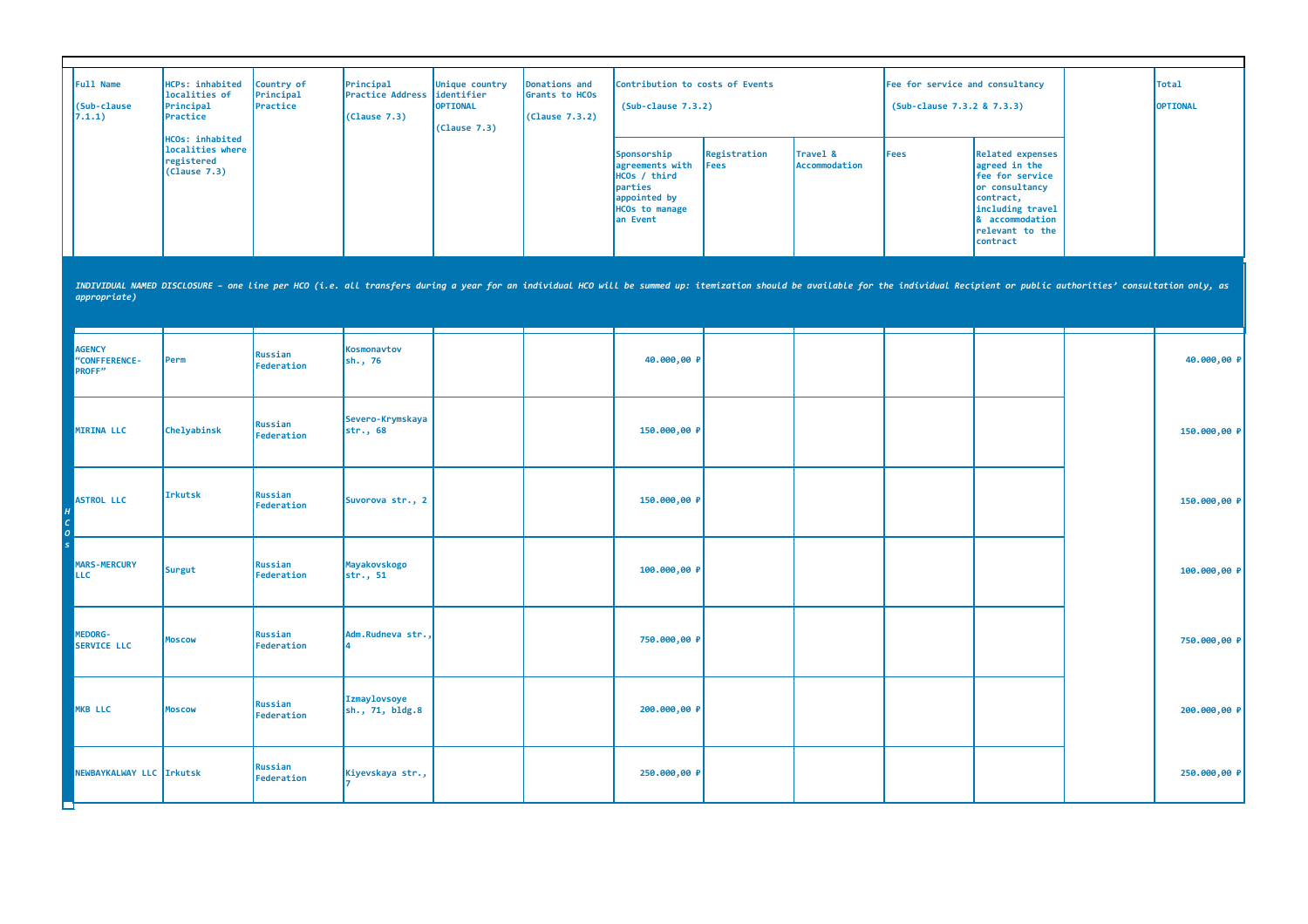| Full Name<br>(Sub-clause<br>7.1.1) | HCPs: inhabited<br>localities of<br>Principal<br>Practice         | Country of<br>Principal<br>Practice | Principal<br><b>Practice Address identifier</b><br>(Clause 7.3) | Unique country<br><b>OPTIONAL</b><br>(Clause 7.3) | Donations and<br>Grants to HCOs<br>(Clause 7.3.2) | Contribution to costs of Events<br>$(Sub-clause 7.3.2)$                                                         |                              |                                  | Fee for service and consultancy<br>(Sub-clause 7.3.2 & 7.3.3) |                                                                                                                                                           | <b>Total</b><br><b>OPTIONAL</b> |
|------------------------------------|-------------------------------------------------------------------|-------------------------------------|-----------------------------------------------------------------|---------------------------------------------------|---------------------------------------------------|-----------------------------------------------------------------------------------------------------------------|------------------------------|----------------------------------|---------------------------------------------------------------|-----------------------------------------------------------------------------------------------------------------------------------------------------------|---------------------------------|
|                                    | HCOs: inhabited<br>localities where<br>registered<br>(Clause 7.3) |                                     |                                                                 |                                                   |                                                   | Sponsorship<br>agreements with<br>HCOs / third<br>parties<br>appointed by<br><b>HCOs to manage</b><br>lan Event | Registration<br><b>IFees</b> | Travel &<br><b>Accommodation</b> | Fees                                                          | Related expenses<br>agreed in the<br>fee for service<br>or consultancy<br>contract,<br>including travel<br>8 accommodation<br>relevant to the<br>contract |                                 |

INDIVIDUAL NAMED DISCLOSURE - one line per HCO (i.e. all transfers during a year for an individual HCO will be summed up: itemization should be available for the individual Recipient or public authorities' consultation onl

| appropriate)                                                                       |               |                       |                                           |  |                |  |  |                |
|------------------------------------------------------------------------------------|---------------|-----------------------|-------------------------------------------|--|----------------|--|--|----------------|
| SAFARI-CLUB LLC                                                                    | Kazan         | Russian<br>Federation | Spartakovskaya<br>str., 6                 |  | 90.000,00 P    |  |  | 90.000,00 P    |
| <b>TRIALOG LLC</b>                                                                 | <b>Moscow</b> | Russian<br>Federation | Rozhdestvenka<br>str., 6/9/20,<br>bldg. 1 |  | 300.000,00 P   |  |  | 300.000,00 P   |
| <b>FENIX LLC</b>                                                                   | Novosibirsk   | Russian<br>Federation | Sovetskaya str.,<br>$44 - 6$              |  | 90.000,00 P    |  |  | 90.000,00 P    |
| International<br>International<br>Congress Service Saint-Petersburg Russian<br>LLC |               |                       | Pirovskaya emb.<br>5/2                    |  | 2.748.260,00 P |  |  | 2.748.260,00 P |
| <b>PROJECT TEAM</b><br><b>LLC</b>                                                  | <b>Moscow</b> | Russian<br>Federation | M.Sukharevsky<br>per., 9,<br>bldg. 1      |  | 977.064,00 P   |  |  | 977.064,00 ₽   |
| <b>EVENT</b><br><b>GROUP LLC</b>                                                   | Voronezh      | Russian<br>Federation | Smolenskaya<br>str., 29                   |  | 365.000,00 P   |  |  | 365.000,00 P   |
| <b>FUND OF SANITARY</b><br><b>WELLBEING OF</b><br>FMBA                             | <b>Moscow</b> | Russian<br>Federation | 1 <sup>st</sup> Pekhotny<br>per., 6       |  | 230.000,00 P   |  |  | 230.000,00 P   |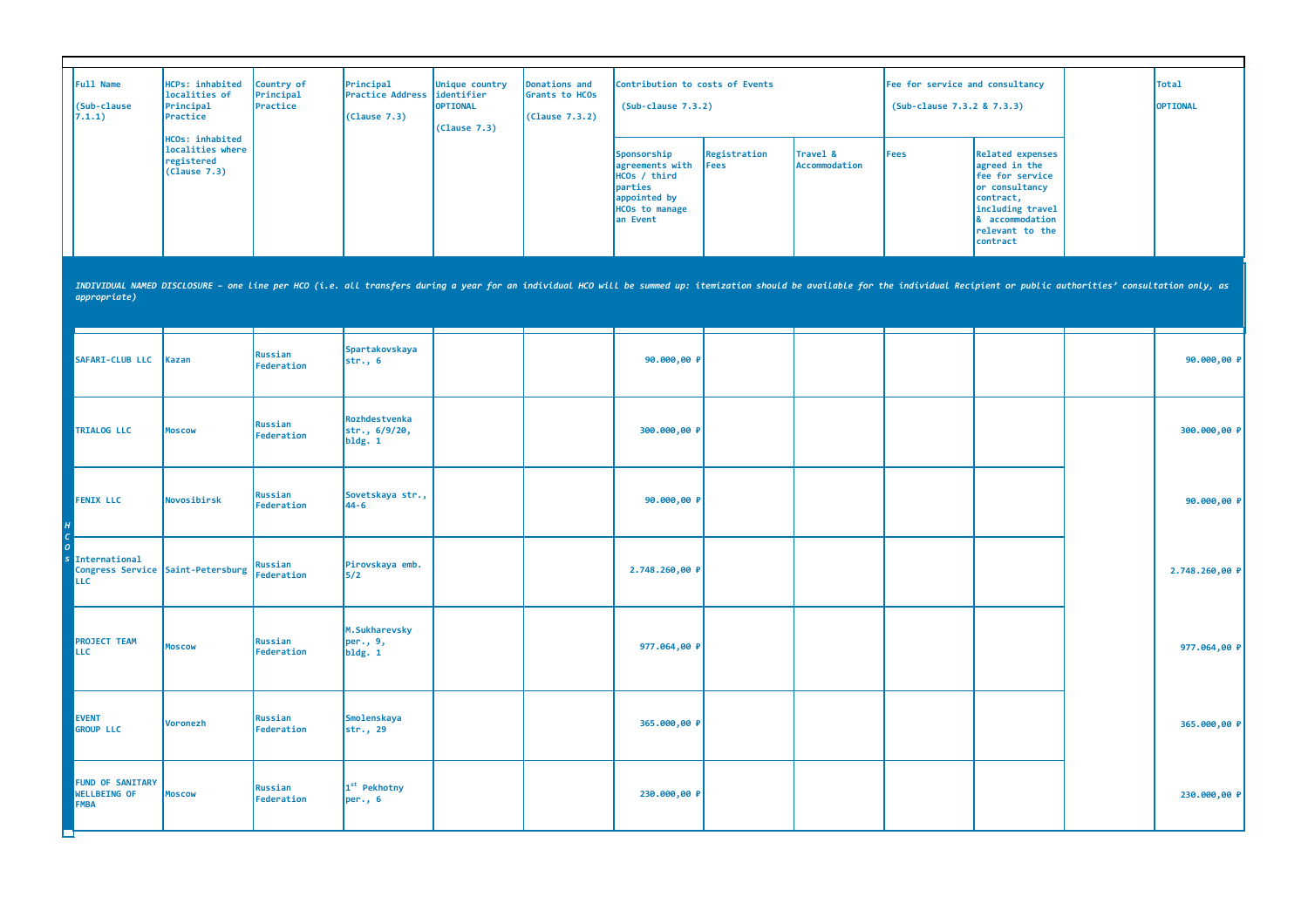| <b>Full Name</b><br>(Sub-clause<br>7.1.1)                                                        | <b>HCPs: inhabited</b><br>localities of<br>Principal<br>Practice  | Country of<br>Principal<br>Practice | Principal<br><b>Practice Address</b><br>(Clause 7.3) | Unique country<br>identifier<br><b>OPTIONAL</b><br>(Clause 7.3) | <b>Donations and</b><br>Grants to HCOs<br>(Clause 7.3.2) | Contribution to costs of Events<br>$(Sub-clause 7.3.2)$                                                        |                             |                           | Fee for service and consultancy<br>(Sub-clause 7.3.2 & 7.3.3) |                                                                                                                                                                                                                                | Total<br><b>OPTIONAL</b> |
|--------------------------------------------------------------------------------------------------|-------------------------------------------------------------------|-------------------------------------|------------------------------------------------------|-----------------------------------------------------------------|----------------------------------------------------------|----------------------------------------------------------------------------------------------------------------|-----------------------------|---------------------------|---------------------------------------------------------------|--------------------------------------------------------------------------------------------------------------------------------------------------------------------------------------------------------------------------------|--------------------------|
|                                                                                                  | HCOs: inhabited<br>localities where<br>registered<br>(Clause 7.3) |                                     |                                                      |                                                                 |                                                          | Sponsorship<br>agreements with<br>HCOs / third<br>parties<br>appointed by<br><b>HCOs to manage</b><br>an Event | Registration<br><b>Fees</b> | Travel &<br>Accommodation | Fees                                                          | <b>Related expenses</b><br>agreed in the<br>fee for service<br>or consultancy<br>contract,<br>including travel<br>& accommodation<br>relevant to the<br>contract                                                               |                          |
| appropriate)                                                                                     |                                                                   |                                     |                                                      |                                                                 |                                                          |                                                                                                                |                             |                           |                                                               | INDIVIDUAL NAMED DISCLOSURE - one line per HCO (i.e. all transfers during a year for an individual HCO will be summed up: itemization should be available for the individual Recipient or public authorities' consultation onl |                          |
| <b>MEDICAL</b><br><b>MARKETING</b><br><b>AGENCY LLC</b>                                          | <b>Moscow</b>                                                     | <b>Russian</b><br>Federation        | Kashirskoy sh.,<br>21                                |                                                                 |                                                          | 1.400.000,00 P                                                                                                 |                             |                           |                                                               |                                                                                                                                                                                                                                | 1.400.000,00 P           |
| <b>ASSOCIATION</b><br><b>LLC</b>                                                                 | "ROSBUSINESTOUR" Saint-Petersburg                                 | Russian<br><b>Federation</b>        | Komsomola str.,<br>41 lit. A                         |                                                                 |                                                          | 250.000,00 P                                                                                                   |                             |                           |                                                               |                                                                                                                                                                                                                                | 250.000,00 ₽             |
| <b>SVERDLOVSK</b><br><b>REGIONAL</b><br><b>PUBLIC FUND</b><br>H <sup>"</sup> ERA OF<br>C HEALTH" | Ekaterinburg                                                      | Russian<br>Federation               | Chapayeva str.,<br>$23 - A$                          |                                                                 |                                                          | 100.000,00 P                                                                                                   |                             |                           |                                                               |                                                                                                                                                                                                                                | 100.000,00 P             |
| <b>AGENCY</b><br><b>INFOMEDPHARM-</b><br><b>DIALOG</b>                                           | <b>Moscow</b>                                                     | <b>Russian</b><br>Federation        | <b>Suschevskaya</b><br>str., 25, bldg.1              |                                                                 |                                                          | 413.000,00 P                                                                                                   |                             |                           |                                                               |                                                                                                                                                                                                                                | 413.000,00 P             |
| <b>ASSOCIATION</b><br><b>AVISPO</b>                                                              | Saint-Petersburg                                                  | <b>Russian</b><br><b>Federation</b> | Professora<br>Popova str., 9                         |                                                                 |                                                          | 200.000,00 P                                                                                                   |                             |                           |                                                               |                                                                                                                                                                                                                                | 200.000,00 P             |
| <b>ASSOCIATION OF</b><br>HEMATOLOGISTS OF Novosibirsk<br><b>SIBERIA</b>                          |                                                                   | <b>Russian</b><br>Federation        | Permitina str.,<br>24                                |                                                                 |                                                          | 500.000,00 P                                                                                                   |                             |                           |                                                               |                                                                                                                                                                                                                                | 500.000,00 P             |
| <b>FUND</b><br>"AIDS.CENTER"                                                                     | <b>Moscow</b>                                                     | <b>Russian</b><br>Federation        | N.Syromyatni-<br>cheskaya str.,<br>11                |                                                                 |                                                          | 900.000,00 P                                                                                                   |                             |                           |                                                               |                                                                                                                                                                                                                                | 900.000,00 P             |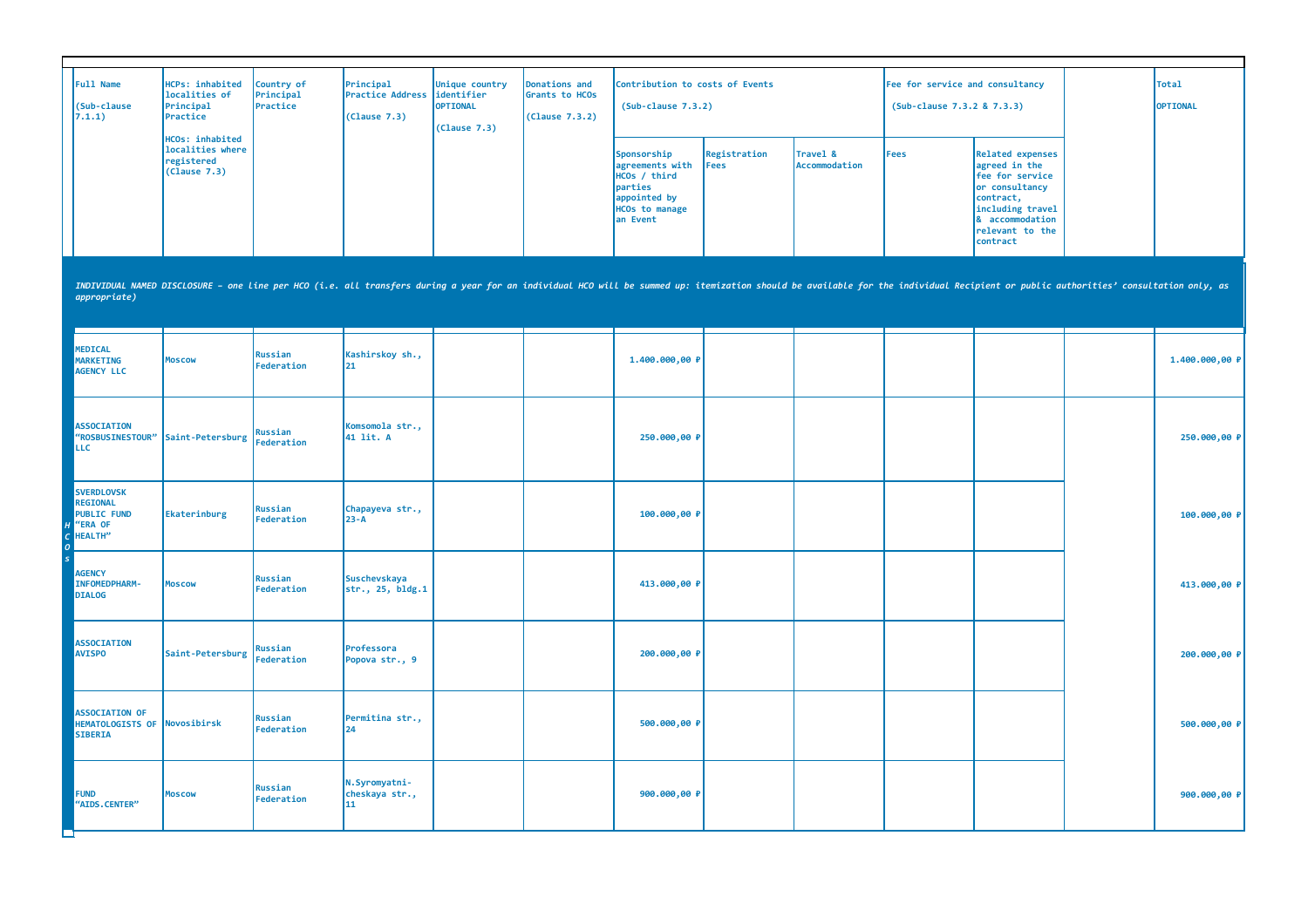| Full Name<br>(Sub-clause<br>7.1.1)                                                | HCPs: inhabited<br>localities of<br>Principal<br>Practice<br>HCOs: inhabited                                                                                                                                                   | Country of<br>Principal<br>Practice | Principal<br><b>Practice Address</b><br>(Clause 7.3) | Unique country<br>identifier<br>OPTIONAL<br>(Cause 7.3) | Donations and<br>Grants to HCOs<br>(Clause 7.3.2) | Contribution to costs of Events<br>$(Sub-clause 7.3.2)$                                                        |                      |                           | Fee for service and consultancy<br>(Sub-clause 7.3.2 & 7.3.3) |                                                                                                                                                                  | Total<br>OPTIONAL |
|-----------------------------------------------------------------------------------|--------------------------------------------------------------------------------------------------------------------------------------------------------------------------------------------------------------------------------|-------------------------------------|------------------------------------------------------|---------------------------------------------------------|---------------------------------------------------|----------------------------------------------------------------------------------------------------------------|----------------------|---------------------------|---------------------------------------------------------------|------------------------------------------------------------------------------------------------------------------------------------------------------------------|-------------------|
|                                                                                   | localities where<br>registered<br>(Clause 7.3)                                                                                                                                                                                 |                                     |                                                      |                                                         |                                                   | Sponsorship<br>agreements with<br>HCOs / third<br>parties<br>appointed by<br><b>HCOs to manage</b><br>an Event | Registration<br>Fees | Travel &<br>Accommodation | <b>Fees</b>                                                   | <b>Related expenses</b><br>agreed in the<br>fee for service<br>or consultancy<br>contract,<br>including travel<br>& accommodation<br>relevant to the<br>contract |                   |
| appropriate)                                                                      | INDIVIDUAL NAMED DISCLOSURE - one line per HCO (i.e. all transfers during a year for an individual HCO will be summed up: itemization should be available for the individual Recipient or public authorities' consultation onl |                                     |                                                      |                                                         |                                                   |                                                                                                                |                      |                           |                                                               |                                                                                                                                                                  |                   |
| <b>CLINIKA</b><br><b>GASTROENTER.</b><br><b>PASECHNIKOVA</b>                      | Stavropol'                                                                                                                                                                                                                     | <b>Russian</b><br>Federation        | Komsomolskaya<br>str., 65A                           |                                                         |                                                   | 900.000,00 P                                                                                                   |                      |                           |                                                               |                                                                                                                                                                  | 900.000,00 P      |
| HOSPITAL OF THE<br>SOUTH-URAL STATE Chelyabinsk<br><b>MEDICAL</b><br>UNIVERSITY   |                                                                                                                                                                                                                                | Russian<br>Federation               | Cherkasskaya<br>str.,                                |                                                         | 100.000,00 P                                      |                                                                                                                |                      |                           |                                                               |                                                                                                                                                                  | 100.000,00 P      |
| <b>MEGALUX LLC</b>                                                                | <b>Moscow</b>                                                                                                                                                                                                                  | <b>Russian</b><br>Federation        | Golyanovskaya<br>str., 3A<br>b1dg.3                  |                                                         |                                                   | 500.000,00 ₽                                                                                                   |                      |                           |                                                               |                                                                                                                                                                  | 500.000,00 P      |
| <b>CENTRAL</b><br><b>RESEARCH</b><br><b>INSTITUTION OF</b><br><b>EPIDEMIOLOGY</b> | <b>Moscow</b>                                                                                                                                                                                                                  | <b>Russian</b><br>Federation        | Novogireevskaya<br>str., 3A                          |                                                         |                                                   | 794.000,00 P                                                                                                   |                      |                           |                                                               |                                                                                                                                                                  | 794.000,00 P      |
| <b>CENTRAL RESEARCH</b><br><b>INSTITUTION OF</b><br><b>INFLUENZA</b>              | Saint-Petersburg                                                                                                                                                                                                               | <b>Russian</b><br><b>Federation</b> | Prof.Popova str.,<br>15/17                           |                                                         |                                                   | 1.200.000,00 P                                                                                                 |                      |                           |                                                               |                                                                                                                                                                  | 1.200.000,00 P    |
| <b>NNOI</b>                                                                       | <b>Moscow</b>                                                                                                                                                                                                                  | <b>Russian</b><br>Federation        | Novogireevskaya<br>str., 3A                          |                                                         | 1.800.000,00 P                                    |                                                                                                                |                      |                           |                                                               |                                                                                                                                                                  | 1.800.000,00 P    |
| <b>SCIENTIFIC</b><br>SOCIETY OF CHILD<br><b>HEMATOLOGISTS</b><br>□                | <b>Moscow</b>                                                                                                                                                                                                                  | Russian<br>Federation               | Tagilskaya str.,<br>4, bldg. 5,<br>office 16         |                                                         |                                                   | 750.000,00 P                                                                                                   |                      |                           |                                                               |                                                                                                                                                                  | 750.000,00 P      |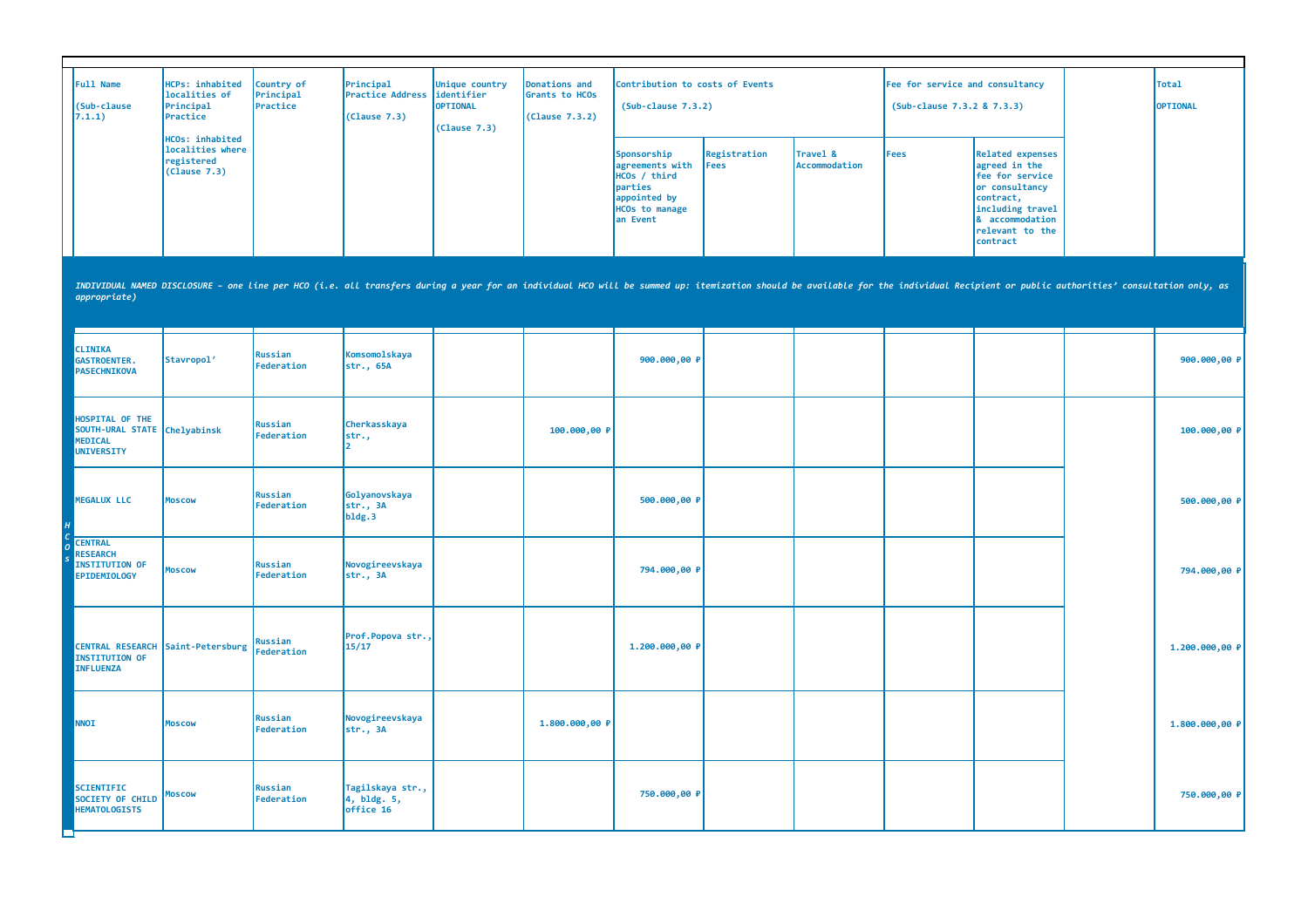| <b>Full Name</b><br>(Sub-clause<br>7.1.1) | HCPs: inhabited<br>localities of<br>Principal<br>Practice                | Country of<br>Principal<br>Practice | Principal<br><b>Practice Address lidentifier</b><br>(Clause 7.3) | Unique country<br><b>OPTIONAL</b><br>(Clause 7.3) | Donations and<br>Grants to HCOs<br>(Clause 7.3.2) | Contribution to costs of Events<br>$(Sub-clause 7.3.2)$                                                        |                              |                           | Fee for service and consultancy<br>(Sub-clause 7.3.2 & 7.3.3) |                                                                                                                                                                         | Total<br><b>OPTIONAL</b> |
|-------------------------------------------|--------------------------------------------------------------------------|-------------------------------------|------------------------------------------------------------------|---------------------------------------------------|---------------------------------------------------|----------------------------------------------------------------------------------------------------------------|------------------------------|---------------------------|---------------------------------------------------------------|-------------------------------------------------------------------------------------------------------------------------------------------------------------------------|--------------------------|
|                                           | <b>HCOs: inhabited</b><br>localities where<br>registered<br>(Clause 7.3) |                                     |                                                                  |                                                   |                                                   | Sponsorship<br>agreements with<br>HCOs / third<br>parties<br>appointed by<br><b>HCOs to manage</b><br>an Event | Registration<br><b>IFees</b> | Travel &<br>Accommodation | Fees                                                          | <b>Related expenses</b><br>agreed in the<br><b>Fee for service</b><br>or consultancy<br>contract,<br>including travel<br>& accommodation<br>relevant to the<br>contract |                          |

| uppi opi tute)                                                                                           |                             |                       |                                       |  |                |  |  |                |
|----------------------------------------------------------------------------------------------------------|-----------------------------|-----------------------|---------------------------------------|--|----------------|--|--|----------------|
| <b>NATIONAL</b><br>SOCIETY OF<br><b>HEMATOLOGISTS</b>                                                    | <b>Moscow</b>               | Russian<br>Federation | Timura Frunze<br>str., 16<br>str.3    |  | 500.000,00 P   |  |  | 500.000,00 P   |
| <b>FUND OF BONE</b><br><b>MARROW</b><br><b>TRANSPLANTATION</b>                                           | Saint-Petersburg Federation | Russian               | L'va Tolstogo<br>$str., 6-8$          |  | 500.000,00 P   |  |  | 500.000,00 P   |
| <b>REGIONAL PUBLIC</b><br>ORGANIZATION<br>"DVIZHENIYE"                                                   | Ufa                         | Russian<br>Federation | Tsyurupy str., 86                     |  | 200.000,00 P   |  |  | 200.000,00 P   |
| <b>REGIONAL PUBLIC</b><br>ORGANIZATION<br>"ZHIVI"                                                        | <b>Khabarovsk</b>           | Russian<br>Federation | Gogolya str.,<br>$17 - 56$            |  | 80.000,00 P    |  |  | 80.000,00 P    |
| <b>COMMONWEALTH OF</b><br>PROFESSIONAL<br><b>ASSISTANCE TO</b><br>DOCTORS OF THE<br>NORTH-WEST<br>REGION | Saint-Petersburg Federation | Russian               | Perekopskaya<br>str., 7A              |  | 3.698.117,85 P |  |  | 3.698.117,85 P |
| <b>PUBLIC ORG.</b><br><b>RUSSIAN SOCIETY</b><br>FOR THE STUDY OF<br>THE LIVER                            | <b>Moscow</b>               | Russian<br>Federation | <b>B.Akademiches-</b><br>kaya str., 4 |  | 2.200.000,00 P |  |  | 2.200.000,00 P |
| <b>REGIONAL PUBLIC</b><br>ORGANIZATION<br>"AIDS.STATISTICS.<br>HEALTH"                                   | Saint-Petersburg Federation | Russian               | Gorokhovaya str.,<br>40               |  | 1.540.000,00 P |  |  | 1.540.000,00 P |

INDIVIDUAL NAMED DISCLOSURE - one line per HCO (i.e. all transfers during a year for an individual HCO will be summed up: itemization should be available for the individual Recipient or public authorities' consultation onl *appropriate)*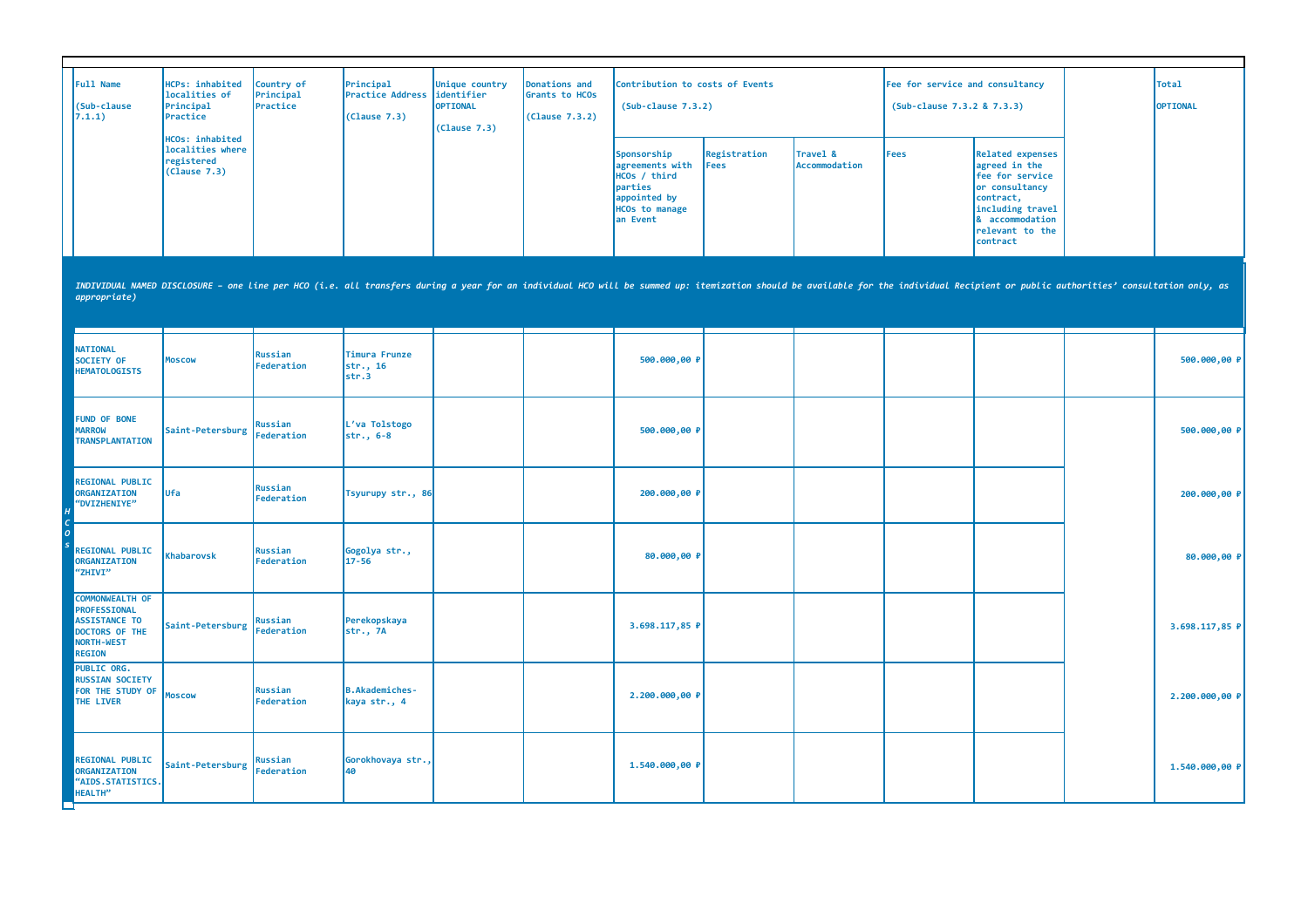| Full Name<br>(Sub-clause<br>7.1.1)                              | HCPs: inhabited<br>localities of<br>Principal<br>Practice                | Country of<br>Principal<br>Practice | Principal<br><b>Practice Address</b><br>(Clause 7.3)                                                       | Unique country<br>identifier<br>OPTIONAL<br>(Clause 7.3) | Donations and<br>Grants to HCOs<br>(Clause 7.3.2) | Contribution to costs of Events<br>$(Sub-clause 7.3.2)$                                                                                                                                                                        |                             |                           | Fee for service and consultancy<br>(Sub-clause 7.3.2 & 7.3.3) |                                                                                                                                                                  | <b>Total</b><br>OPTIONAL |
|-----------------------------------------------------------------|--------------------------------------------------------------------------|-------------------------------------|------------------------------------------------------------------------------------------------------------|----------------------------------------------------------|---------------------------------------------------|--------------------------------------------------------------------------------------------------------------------------------------------------------------------------------------------------------------------------------|-----------------------------|---------------------------|---------------------------------------------------------------|------------------------------------------------------------------------------------------------------------------------------------------------------------------|--------------------------|
|                                                                 | <b>HCOs: inhabited</b><br>localities where<br>registered<br>(Clause 7.3) |                                     |                                                                                                            |                                                          |                                                   | Sponsorship<br>agreements with<br>HCOs / third<br>parties<br>appointed by<br><b>HCOs to manage</b><br>an Event                                                                                                                 | Registration<br><b>Fees</b> | Travel &<br>Accommodation | <b>Fees</b>                                                   | <b>Related expenses</b><br>agreed in the<br>fee for service<br>or consultancy<br>contract,<br>including travel<br>& accommodation<br>relevant to the<br>contract |                          |
| $\vert$ appropriate)                                            |                                                                          |                                     |                                                                                                            |                                                          |                                                   | INDIVIDUAL NAMED DISCLOSURE - one line per HCO (i.e. all transfers during a year for an individual HCO will be summed up: itemization should be available for the individual Recipient or public authorities' consultation onl |                             |                           |                                                               |                                                                                                                                                                  |                          |
| <b>FUND</b><br>"AIDS. INFOSHARE"                                | Moscow                                                                   | <b>Russian</b><br>Federation        | Yuzhnobu-<br>tovskaya<br>str., 77                                                                          |                                                          |                                                   | 1.700.000,00 P                                                                                                                                                                                                                 |                             |                           |                                                               |                                                                                                                                                                  | 1.700.000,00 P           |
| SVERDLOVSK AIDS-<br><b>CENTER</b>                               | Ekaterinburg                                                             | <b>Russian</b><br>Federation        | Yasnaya str., 46                                                                                           |                                                          |                                                   | 1.500.000,00 P                                                                                                                                                                                                                 |                             |                           |                                                               |                                                                                                                                                                  | 1.500.000,00 P           |
|                                                                 |                                                                          |                                     | OTHER, NOT INCLUDED ABOVE - where information cannot be disclosed on an individual basis for legal reasons |                                                          |                                                   |                                                                                                                                                                                                                                |                             |                           |                                                               |                                                                                                                                                                  |                          |
| 7.3.4                                                           |                                                                          |                                     | Aggregate amount attributable to transfers of value to such Recipients - Sub-clause                        |                                                          |                                                   |                                                                                                                                                                                                                                |                             |                           |                                                               |                                                                                                                                                                  |                          |
| Number of Recipients in aggregate disclosure - Sub-clause 7.3.4 |                                                                          |                                     |                                                                                                            |                                                          |                                                   |                                                                                                                                                                                                                                |                             |                           |                                                               |                                                                                                                                                                  |                          |
|                                                                 | of Recipients disclosed - Sub-clause 7.3.4                               |                                     | % of the number of Recipients included in the aggregate disclosure in the total number                     |                                                          |                                                   |                                                                                                                                                                                                                                |                             |                           |                                                               |                                                                                                                                                                  | N/A                      |